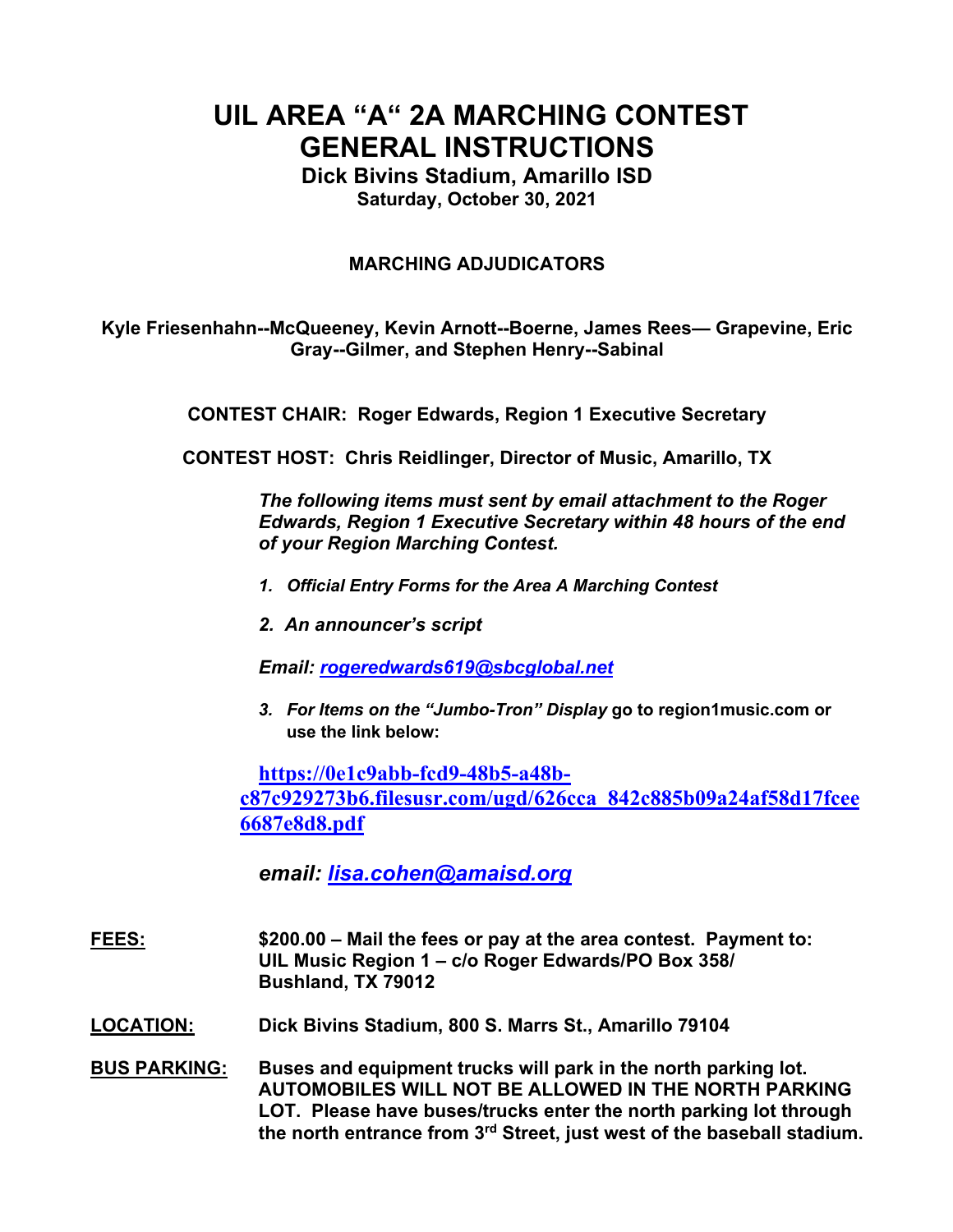- **SEATING: Bands will sit on the east side following their performances. Only band members in uniform and sponsors will be admitted to the east stands.**
- **SECURITY: Amarillo police will monitor the stands and parking lots**
- **ADMISSION: All spectators will sit in the west stands. Admission is \$5 (cash only). Spectator entrance is the southwest corner of the stadium. SPECTATOR PARKING WILL BE IN THE SOUTH PARKING LOT OFF SOUTH 10TH. There is a clear bag policy at Bivins Stadium. For more information: https://s3.amazonaws.com/scschoolfiles/2183/tsm\_072919\_clear\_bag\_policy\_sign.pdf**
- **PRESS BOX ADMITTANCE: ONLY judges and contest officials will be permitted in the press box area. Distractions must be non-existent.**
- **. FILMING: Tim Winn Video will have exclusive rights to the filming area at Bivins Stadium. He will be contacting you if you want a professional video of your performance. Make sure you fill-out the video agreement form: https://www.uiltexas.org/machform/view.php?id=388184 If you plan to videotape with your own camera, plan to do so in front of the press box.**

**JUDGES AUDIO CRITIQUES/VIDEO: "Google Drive" will be used**

- **EMERGENCY: Music and Arts and Tarpley's Music will have representatives at the contest to help with emergency instrument loans**
- **ARRIVAL TIME: Bands should be in the stadium area at least one hour prior to their scheduled performance time. Guides will assist you upon arrival.**
- **FIELD MARKINGS: The field runs North and South. The entry ramp approaches the center of the north end zone. NCAA markings are observed. Sideline, 5-yard lines, and inserts are clearly marked. The number tops are 27 feet from the sideline.**
- **WIRELESS MICROPHONES: The wireless frequencies in Bivins Stadium are 572.00MHz - 636.00MHz---Please avoid these—Perform a sound check of your wireless equipment during the 6-minute set-up.**

**ASSEMBLY AREA: Bands will assemble on the north parking lot in the designated area.**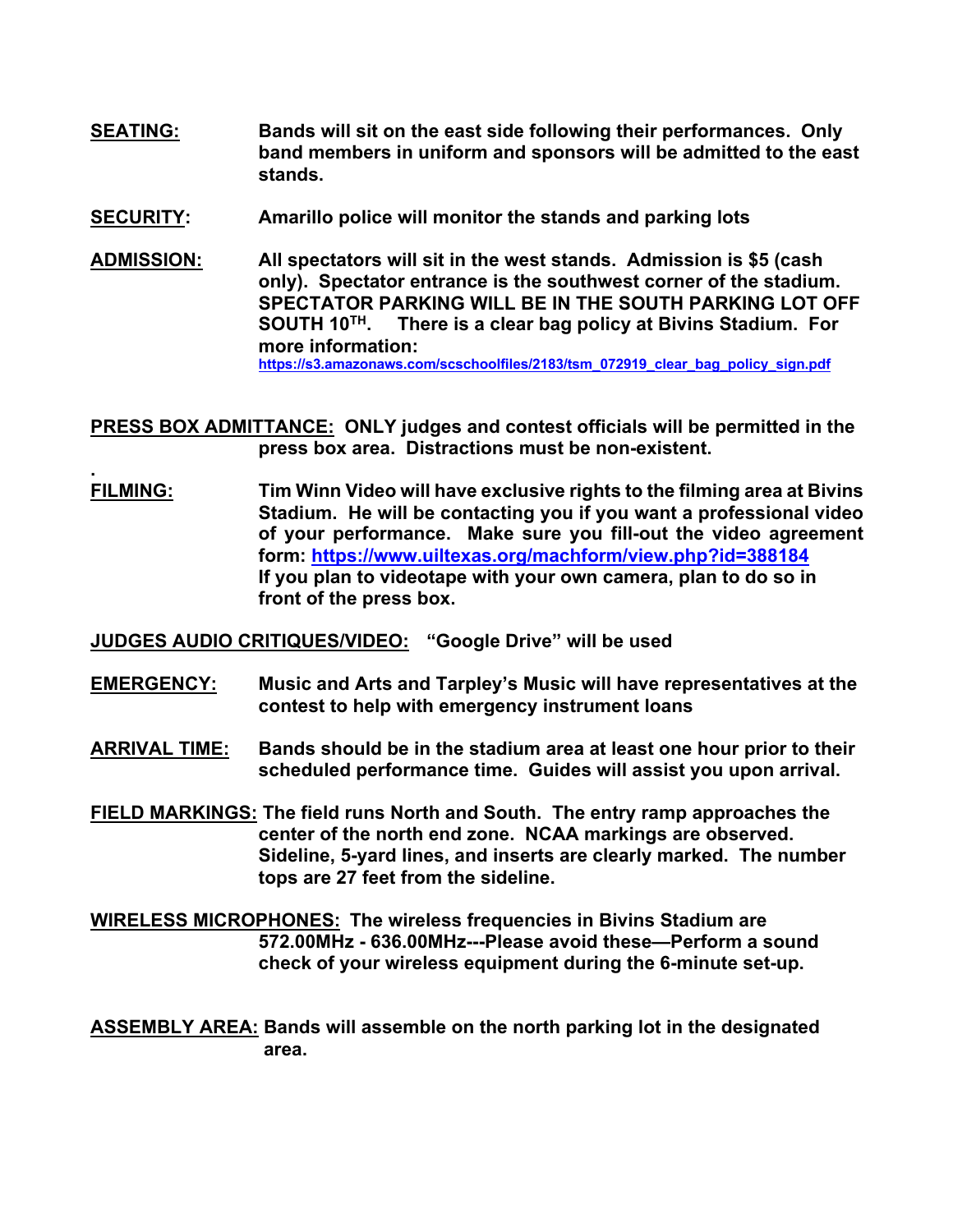- **WARM-UP: All bands may warm up under a green flag. Bands should face north during the warm up time and percussion noise should be held to a minimum. All warm up should cease under a red flag. Bands will proceed to a designated warm up area prior to entering the field. Please contact AISD directors for help in scheduling warmup at their field prior to your performance**.
- **READY AREA: A band guide will instruct directors when it is necessary to move to the ready area. Bands will proceed down the north ramp to the north track area (ready area) where they will hold during the preceding band performance. Pit equipment will remain with the band until the five-minute entry time begins.**
- **EXIT: A band guide will lead the exiting band on the outside edge of the track back through the north entrance to the band parking lot. The exiting band should yield to the oncoming band and continue well past the gate area to facilitate the next bands entry to the ready position.**

## **TIMING:**

#### **Preparation**

**From the ready position, bands are permitted five minutes to warmup and enter field. Each band's introduction will begin at 45 seconds prior to the mandatory start time. When the 5:00 minute clock shows :20, the time will be reset to 8:00 and the final :20 will be kept on a stopwatch in the press box. The actual timing and adjudication for the show will begin at the end of the 5 minutes.** 

#### **Show**

**The stadium clock will be used as the official time. A back-up stopwatch will run as well in the event of clock malfunction. Bands will receive two minutes to exit the field. All sound must cease at the end of the two-minute period.**

**UIL RULES: Please review UIL Marching regulations in the C&CR, Section 1106. Please adhere to local ground rules as per UIL regulations.**

**SHOW ENHANCENENTS: Use of any material which could leave any residue of any kind on the field or in the air is prohibited.** 

**PYROTECHNICS: No fireworks, smoke bombs, or any other type of pyrotechnics are allowed in Dick Bivins Stadium.**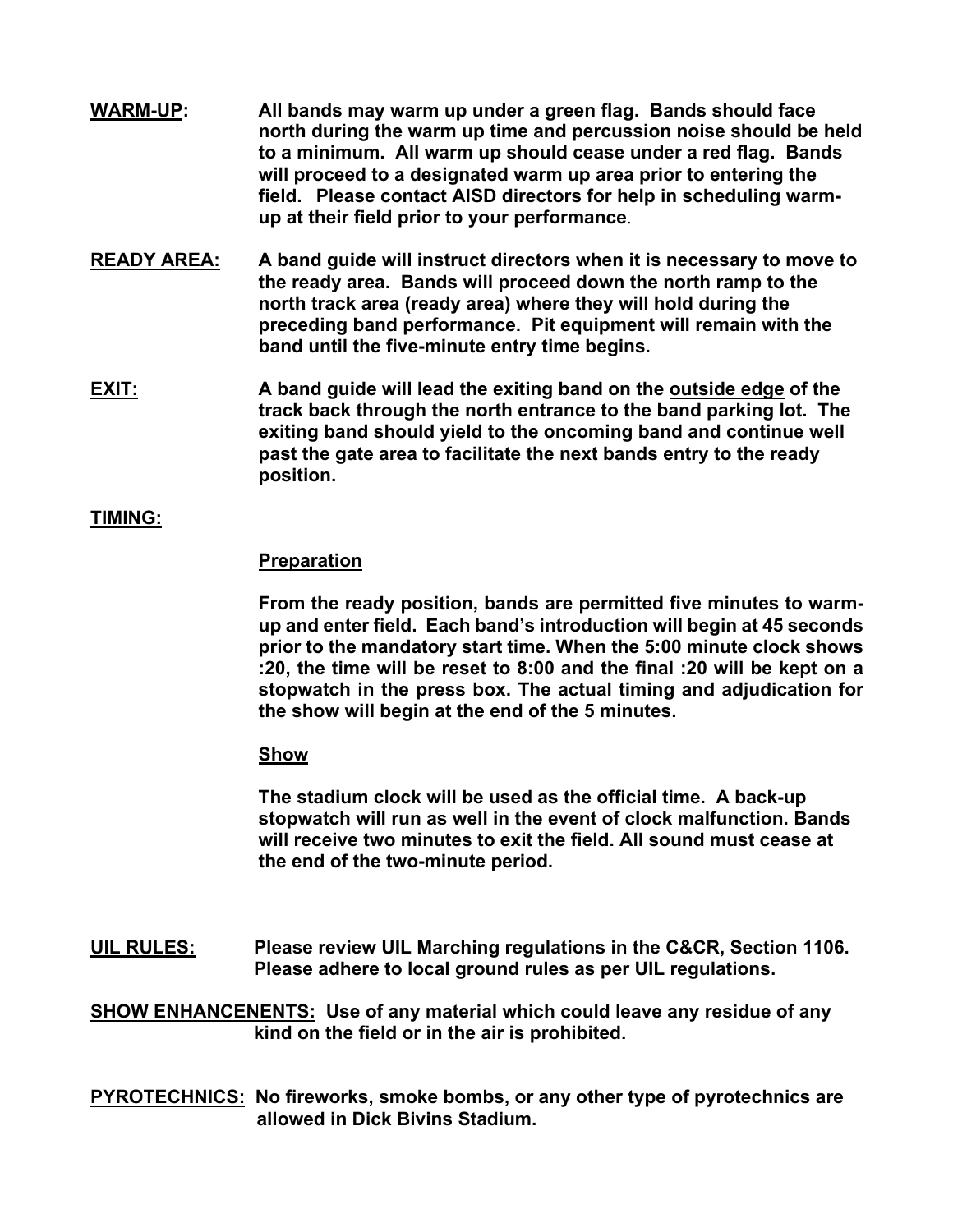**JUDGES: Judges will be located on the west side of the stadium in the press box. All judges will be outside in the filming area. The judging panel will consist of 3 music judges and 2 marching judges.**

## **DRUM MAJOR RETREAT:**

**There will be a drum major retreat at the end of preliminaries to announce results. All drum majors should gather in uniform on the 50 yard line(West side) at the conclusion of the preliminaries. All bands will receive a participant award. Bands advancing to the finals will be announced.** 

**Following the finals, a drum major retreat will be held. Each finalist band will receive a finalist award and the names of those bands advancing to the state marching band contest will be announced. The drum major retreat will begin immediately during the verification period.**

## **VERIFICATION PERIOD:**

**ALL HEAD DIRECTORS (ONLY) ARE REQUIRED TO COME TO LEVEL 3 OF THE PRESS BOX IMMEDIATELY FOLLOWING THE LAST'S BAND'S PERFORMANCE. Following the final performance, there will be a verification period. During this time directors will have the opportunity to review the tabulation of the rankings. Directors will be permitted to check the scoring of the bands in their class at this time. Any protest must be filed within 15 minutes of the end of the last band's performance in that class. Results should be announced at the end of this 15 minute time period.**

## **INCLEMENT WEATHER:**

- **1. Procedures in place for Bivins Stadium will be enforced, specifically as it pertains to lightning.**
- **2. Every effort will be made to complete this contest.**
- **3. Please remember that Marching Band is an outdoor activity and rain or snow alone will not delay or cancel the event. However, in case of heavy or driving rain, the competition will be delayed until some relief is seen.**
- **4. In the event Finals cannot be completed because of extended inclement weather, Prelims will stand as Finals. Final determination of delay, cancellation of finals, or continuation of the contest will rest with the Region 1 Executive Secretary, the State UIL Music Director and stadium officials utilizing lightning meters and enforcing stadium rules.**